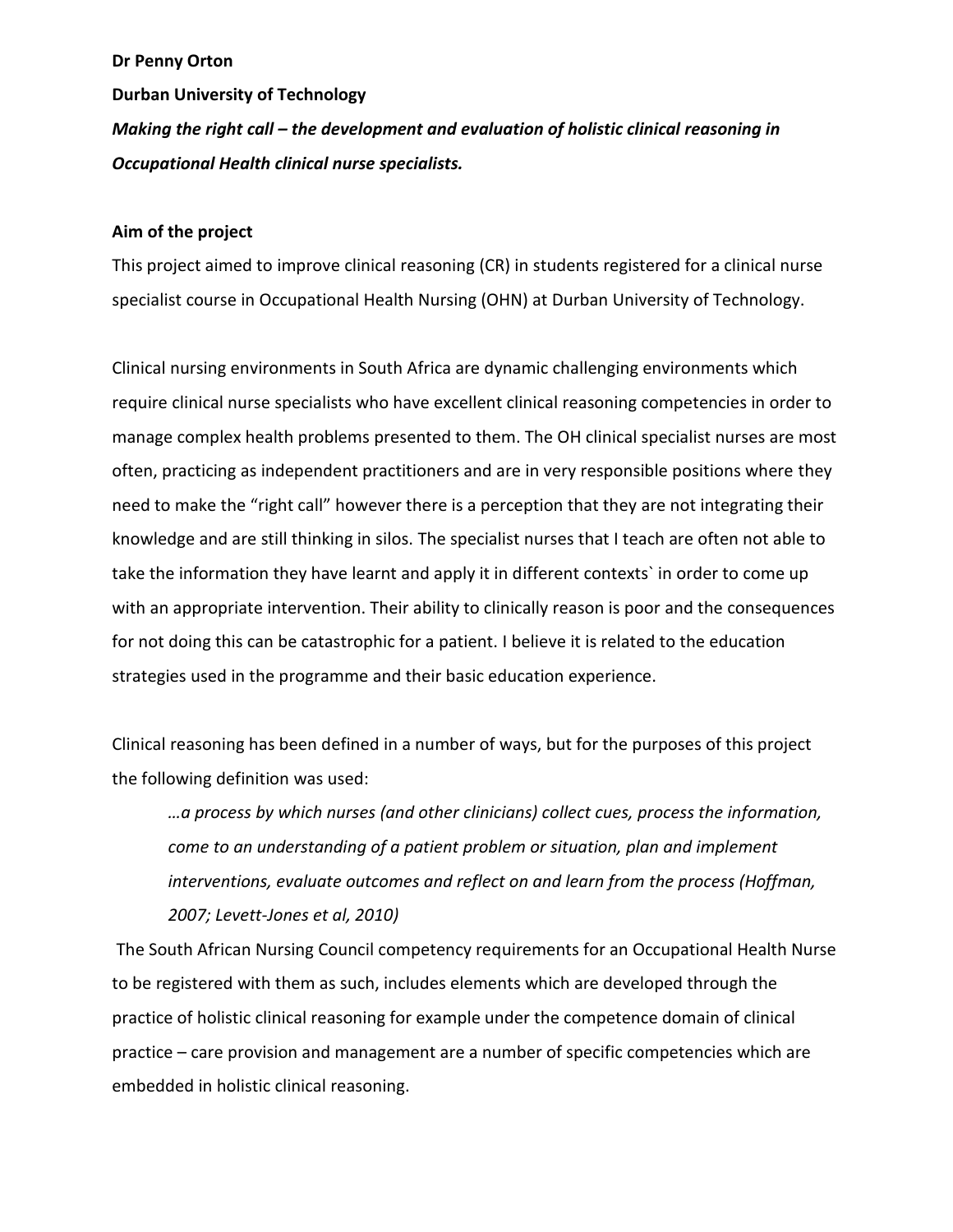Clinical reasoning requires the clinician to gather information, recall knowledge, review information, interpret, make inferences, predict, analyse, synthesise and evaluate – all higher order thinking (HOT) (Hoffman et al 2011). This HOT needs to be developed in specialist nurses through a deliberate, structured programme that fosters these competencies in the student. The development of the online content together with the strategies applied in the face to face facilitation using scaffolding to encourage the student to improve their clinical reasoning competence should provide the student with opportunities to practice the mindfulness required for clinical reasoning. The online content is developed using authentic occupational health case studies and tasks. Principles of online learning design have been considered in the design of the case studies and tasks (Hugo & Fakude, 2016).

# **Processes and methods**

This project is premised on an action research methodology, an appropriate methodology for the project because it allowed the researcher to reflect on a problem in her teaching, implement a change strategy, reflect on the change and evaluate the intervention and make further changes in a cyclical manner of action and reflection (Winter & Munn-Giddings, 2001).



**Figure 1 Lewin`s "Action Research Model" (adapted from Smith 2001)**

Fact finding included a variety of methods including questionnaires, focus group discussions, one on one interviews and reflective diaries. Students were assessed for their level of critical thinking at the start of the project using the Nursing Critical Thinking in Clinical Practice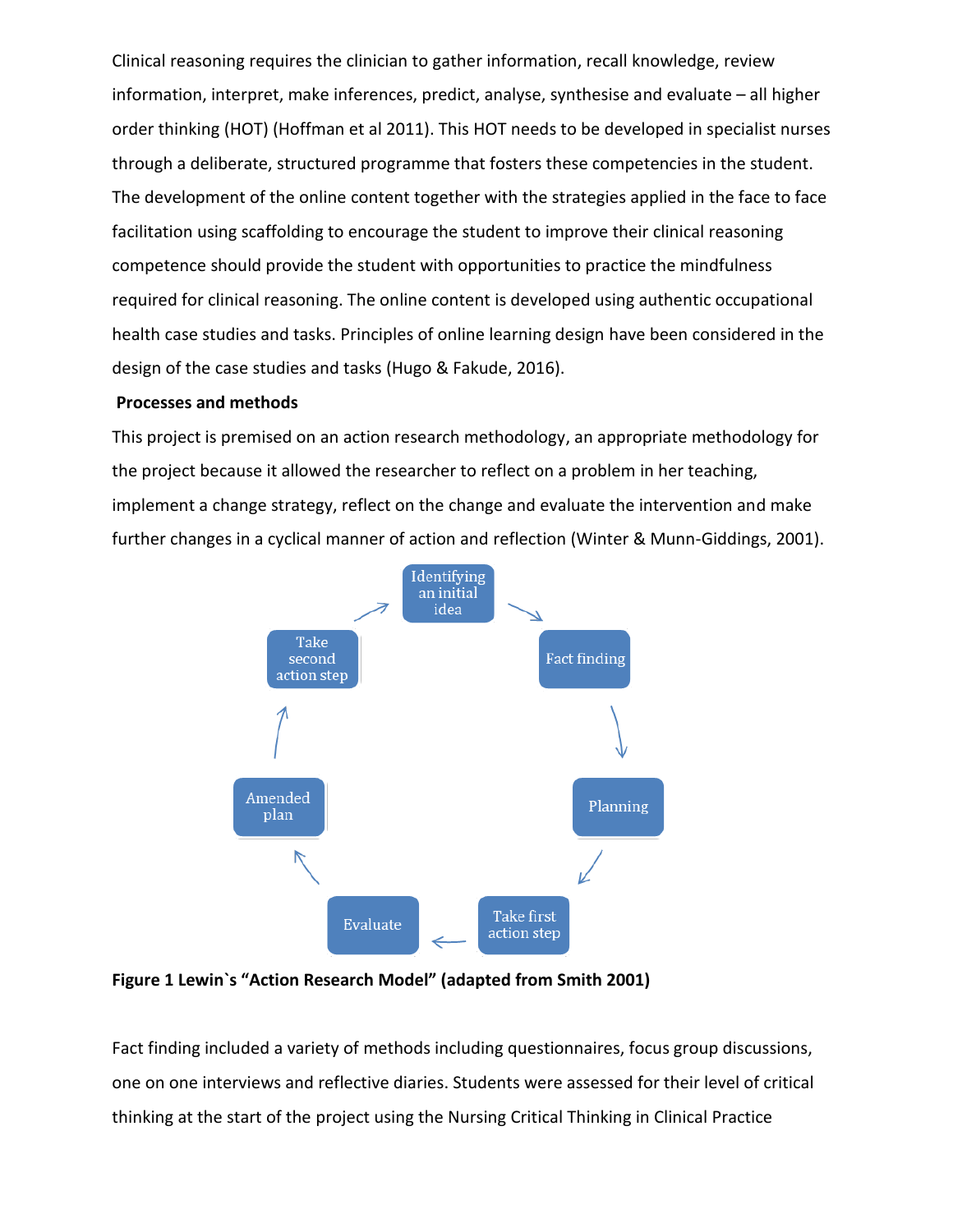Questionnaire (N-CT-4-Practice) (Zurigud-Perez, Falco-Pegueroles, Roldan-Merino, Agustino-Rodriguez, Gomez-Martin & Lluch-Canut, 2017) and perceived clinical reasoning competence using the Nurses Clinical Reasoning Scale (Liou, Liu, Tsai, Tsai, Lin, Chang & Cheng 2015 p707 – 717).

The online intervention uses scaffolding to gradually increase the complexity of cases presented to students and attempt to call on their experience, previous knowledge and critical thinking to manage complex problems in their clinical occupational health practice. The face to face facilitation uses strategies such as problem based learning, case based education and the development of learning contracts and portfolios of evidence in an effort to encourage clinical reasoning. The students were exposed to a collaborative online international learning (COIL) project over 4 weeks with Master`s of Nursing students at Empire State College in the State University of New York. This project was an integral component of the online intervention giving students an opportunity to develop higher order thinking (HOT) through the application of knowledge and experience to authentic problems related to the Sustainable Development Goals and abject poverty. The online classroom is being developed on an ongoing basis with topics being released to coincide with the face to face schedule.

A combination of theoretical frameworks are being used – Carpers patterns of knowing in nursing and the Clinical Reasoning Cycle (Levett-Jones et al., 2010) are guiding the development of the online content and facilitating the Occupational Health module via a blended learning approach.

The Clinical Reasoning Cycle is at the centre of the sort of mindfulness that will be coached in the occupational health nursing student. Carpers patterns of knowing in nursing include the empirical knowing, aesthetic, ethical and personal meaning (Carper, 1978). Students will need to incorporate these aspects of knowing into their mindfulness when working through the clinical reasoning cycle to manage complex problems in occupational health.

## **Outcomes**

This project is currently underway with the first round of data collected and the students exposed to a blended learning strategy for Semester 1 2019. They are currently engaging in the online classroom, attending face to face sessions for a full day every week and developing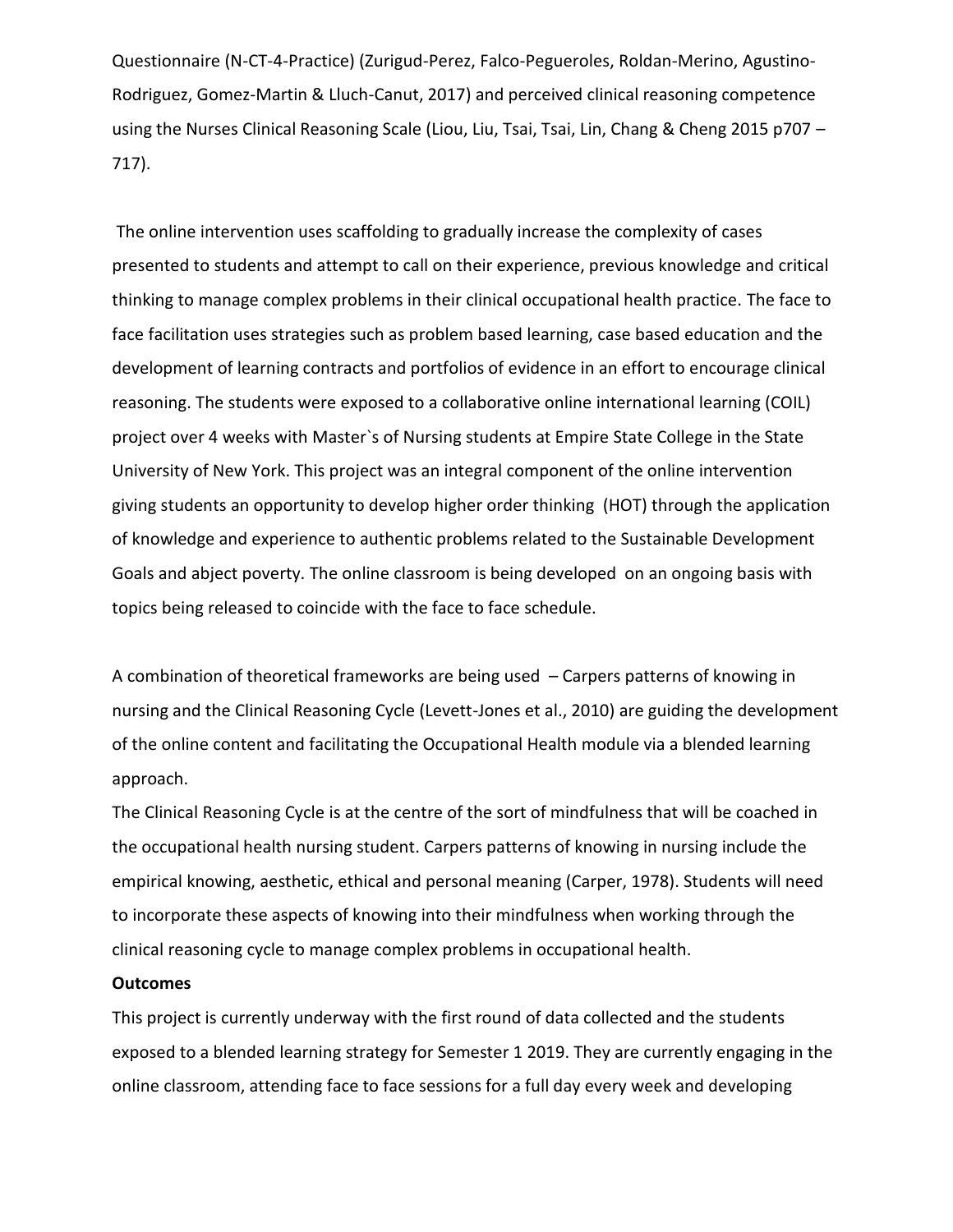learning contracts. Students have completed the baseline pre intervention questionnaires. A sample realization of 91% (N=29) was achieved.

The N-CT-4 Practice questionnaire was used to measure the student`s level of critical thinking. The total scores on the instrument ranges between 109 and 436 (Zuriguel-Perez et al, 2017). The results of the baseline questionnaire indicated total scores ranging between 305 and 429, M= 367.55 SD 34.30 which indicated that students agreed that they often to always or almost always, in their nursing activity, behaved as per the statement (see annexure 1 attached). This indicated that those sampled had generally high levels of critical thinking. The breakdown as per the four dimensions which were tested are as follows: Personal Dimension (39 items) possible total scores 39 to 156, actual results 77 to 153, M =126.60, SD 18.30; Intellectual and Cognitive Dimension (44 items) possible total scores 44 to 176, actual results 126 to 173, M= 151.88, SD 13.40; Interpersonal and Self-Management Dimension (20 items) possible total scores 20 to 80, actual scores 41 to 79, M= 67.16, SD 8.63 and the Technical Dimension (6 items) possible scores 6 to 24, actual results 15 to 24, M=20.07, SD 2.70. The total Cronbach`s Alpha for the N-CT-4 Practice instrument was .973 indicating excellent reliability in this sample. It ranged from .959 for the Personal Dimension to .831 for the Technical dimension.

The students perceived clinical reasoning competence was assessed using the Nurses Clinical Reasoning Scale (Liou et al, 2015). The students perceived clinical reasoning competence was high with total scores on all the items between 45 and 74 with a mean of 65.35 SD 6.37. The total scores for this instrument range between 15 to 75 with higher scores indicating a higher level of clinical reasoning ability (Liou et al, 2015). The Nurses Clinical Reasoning Scale Cronbach Alpha was .926, also indicating excellent reliability in this sample.

At the start of the  $2^{nd}$  semester the questionnaires will be administered again to test for any shift in critical thinking and perceived clinical reasoning skill. Focus group discussions and one on one interviews will be conducted with students and an analysis of their reflective diaries and learning contract portfolios of evidence will take place. The blended learning strategy will be modified based on the findings of this project.